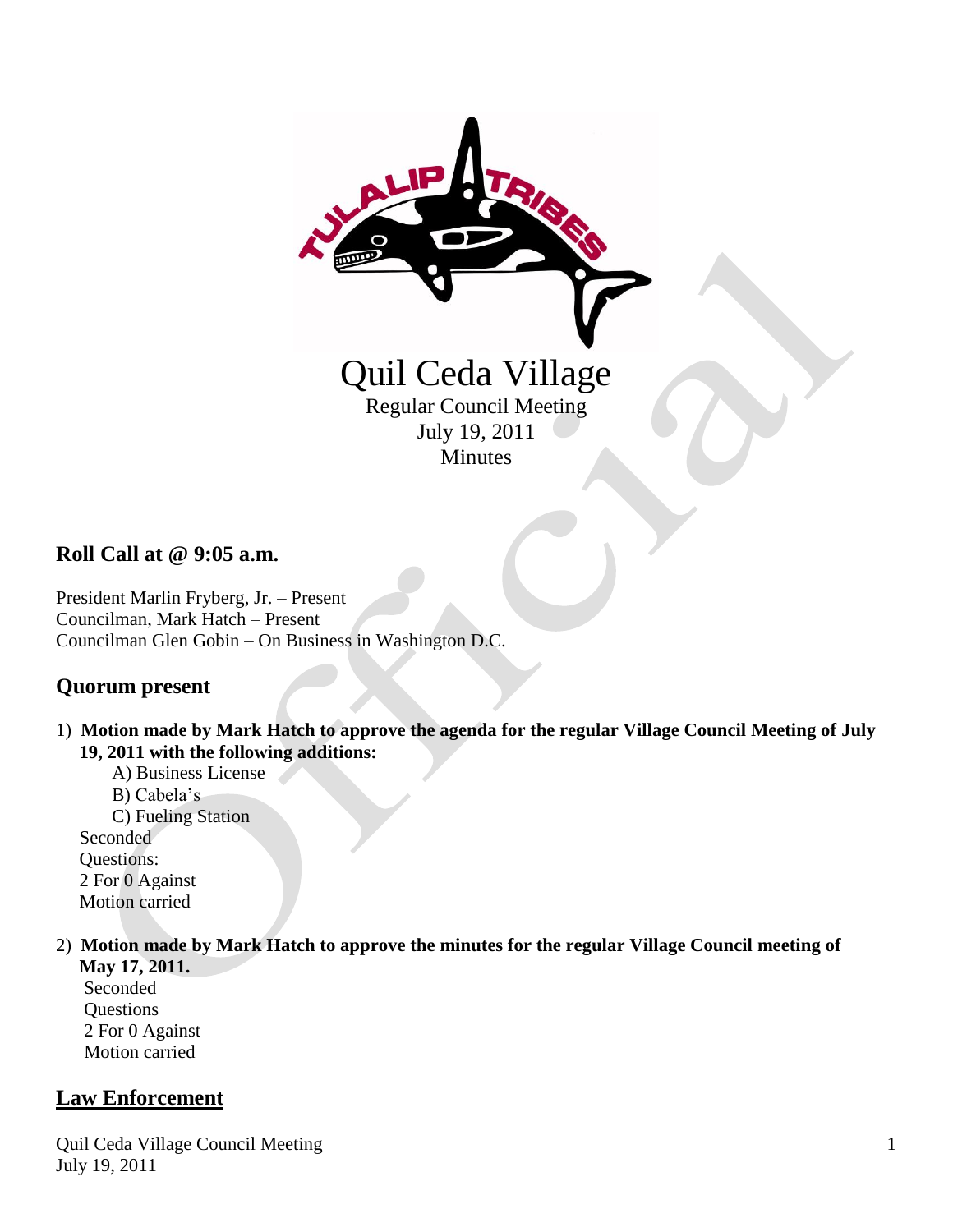#### 3) May & June Police Report

 Discussion: Carlos Echevarria, Chief Goss, Steve Gobin, Marlin Fryberg, Jr., Deb Bray, Nina Reece, Foley Cleveland

 Charity walks are going t begin to have an impact on traffic because they are getting larger. This needs to be taken into consideration. Staff will be meeting with organizers for the Bone Games. Chelsea will be completing a parking garage in the first phase. The frontage will be done next. The completion should be in 2013. The presence of the Tulalip Police is appreciated with the charity events and walks that take place in Quil Ceda Village. Tailgaters are becoming an issue at concerts. A parking garage structure could allow more tailgaters to see concerts without paying. Tulalip will have a discussion with Chelsea. We need to meetings before Boom City starts. Boom City does not contain lighting of fireworks to the designated areas. The trash spills out all over the streets. We have a responsibility to maintain a clean safe environment for all patrons to Quil Ceda Village. The parking lot is not for lighting off fireworks. There are some issues with vendors leaving their storage trailers once Boom City is over. We have the authority to impound if they are not removed by the deadline. Semi-trucks parking within the City continue to be a problem. They park in areas that are designated for through traffic and on private property without permission. No trucks are allowed to park in the City overnight. They impact traffic within perimeter of Quil Ceda Village. Staff will need to work with the legal department to get a parking ordinance in place for QCV.

## **Health & Safety**

4) Health & Safety Report for Period Ending June 30, 2011 Discussion: Matt Humphries,

 QCV has had four work related accidents. The numbers have dropped since the Health and Safety Office was created at Quil Ceda Village. Health and Safety offers classes for staff to participate in such as CPR,

safely operating a fork lift, proper use of fire extinguishers, proper lifting, road work safety, etc.

### **Environmental Health**

5) Food Inspection Report for Period Ending June 30, 2011

Discussion: Nina Reece, Debbie Bray,

 The Food Inspector will be giving quarterly reports to the Council. The Food Inspector has completed over 50 inspections and re-inspections since the beginning of the year. If a critical deficiency is found, the food establishment is given 10 days to correct the deficiency. Boom City, the Saturday Markets and Casino have all been inspected. Staff offers monthly food handler classes. The report lists the most frequent critical deficiencies. All deficiencies have were corrected by the time the re-inspection was done except for those listed that were done at the end of the month. The Food Inspector follows up on all food borne illness complaints. In general, complaints are usually received by the restaurant and then passed on to the Food Inspector to investigate.

### **Engineering Services**

6) Status of Wetland Permitting Power Point Presentation

## **Tulalip Data Services**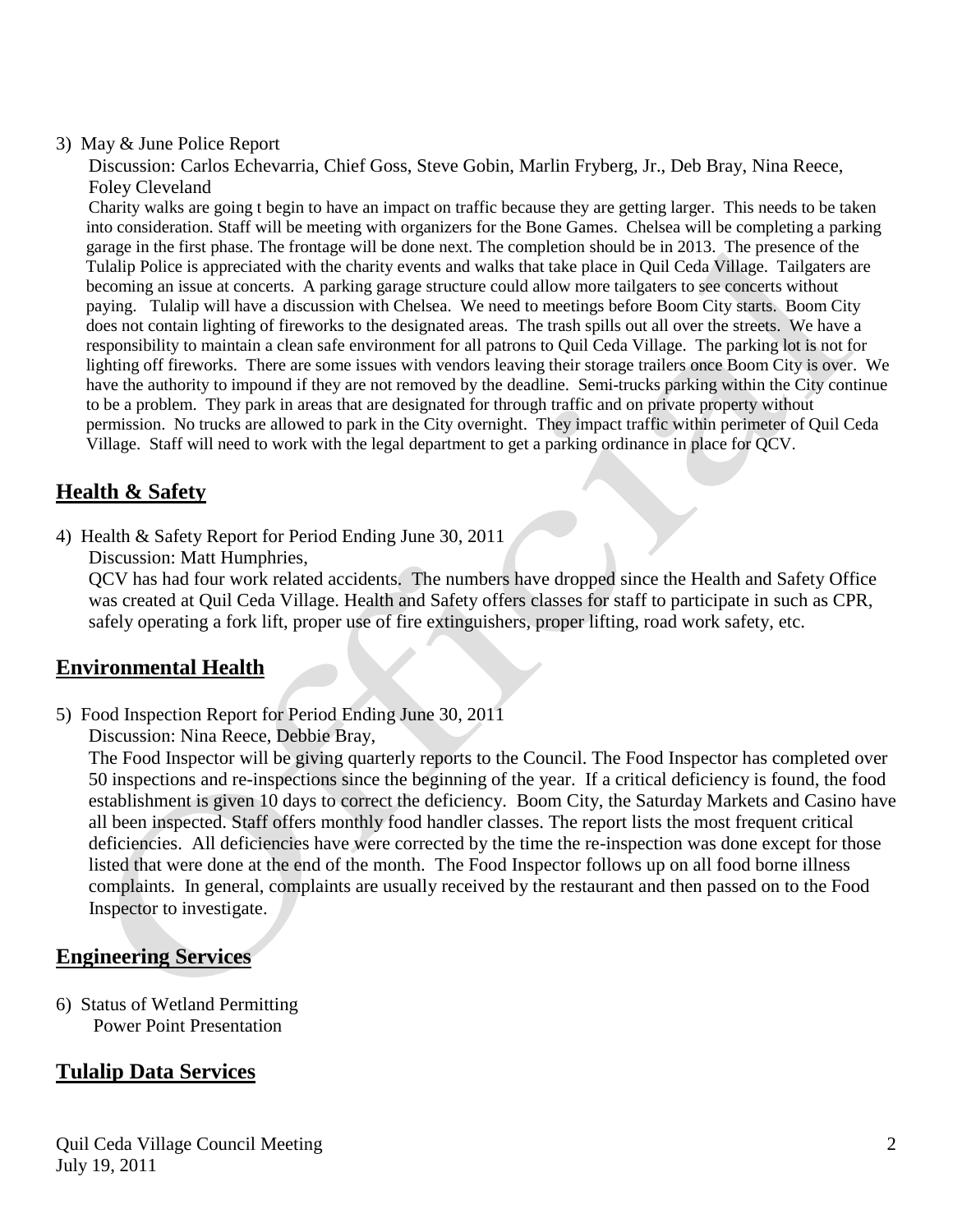7) Customer Agreement with Robert Half Technology

Discussion: Jacob Setterberg, Steve Gobin, Marlin Fryberg, Jr.,

 Staff is looking at getting the positions filled and getting the qualified candidates in the positions. The Tribe has looked at vendors that offer these services and it would be in our best interest to hire staff that can support the Tribe's marketing efforts. Staff will be meeting to go over this and invite the Council to be a part of the discussion. We need to be ready for this and other Tribes are also looking into this new technology. Internet gaming is something that we need to be participating and preparing for.

8) Purchase Request for Ground Penetrating Radar (GPR)

Discussion: Jacob Setterberg, Mel Sheldon, Steve Gobin, Mark Hatch

 This equipment will help us locate underground conduit. It appears there are differently levels of sensitivity to locate objects. Can this be used at the cemetery? The radar can be used for multiply needs and the GIS department will be the handler of the equipment. Does the equipment have the capability to upgrade software? Staff will look into this question and report back to Council.

9) Fiber Optic Coax Vandalism

Discussion: Travis Hill, Deb Bray, Mark Hatch,

 The vandalism took place across the street from Spee-Bi-Dah. The cost of the repairs was \$19,000. The first \$10,000 is the insurance deductable. We have a company that services the ring on a daily basis (Service One). Customers did not lose service because of the theft.

### 10) **Motion made by Mark Hatch to approve Resolution No. 2011-014 authorizing TDS to expend \$24,000 from their 2011 budget to purchase a vehicle to support the day to day operations of TDS Technology Group.**

Seconded

 Questions: Is this in the budget? Yes and no. There are some funds staff has not used in the 2011 budget. The General Manager supports this request.

 Seconded 2 For 0 Against Motion carried

11) Resolution No. 2011-015 authorizing TDS Network Services to expend \$64,815.80 from their authorized 2011 budget to purchase a network equipment to improve network performance.

Discussion: Travis Hill, Steve Gobin, Deb Bray

 Network switches will no longer support performance and are redundant. This is an item that will need to come out of the depreciation account. The full upgrade is \$180,000.00. The current switches are 1gb. What is the normal life of the network switches? 5-7 years. Council would like this brought to the Tulalip Board of Directors for consideration.

### **Hold item – No Action Taken**

12) TDS Plotter

Discussion: Jacob Setterberg, Steve Gobin,

 Staff would like to submit a resolution to use the depreciation account for a new plotter. The Tribe owns two plotters, one at the Tribal Government and one at the Resort. Staff will bring this item to the full Board of Directors for approval.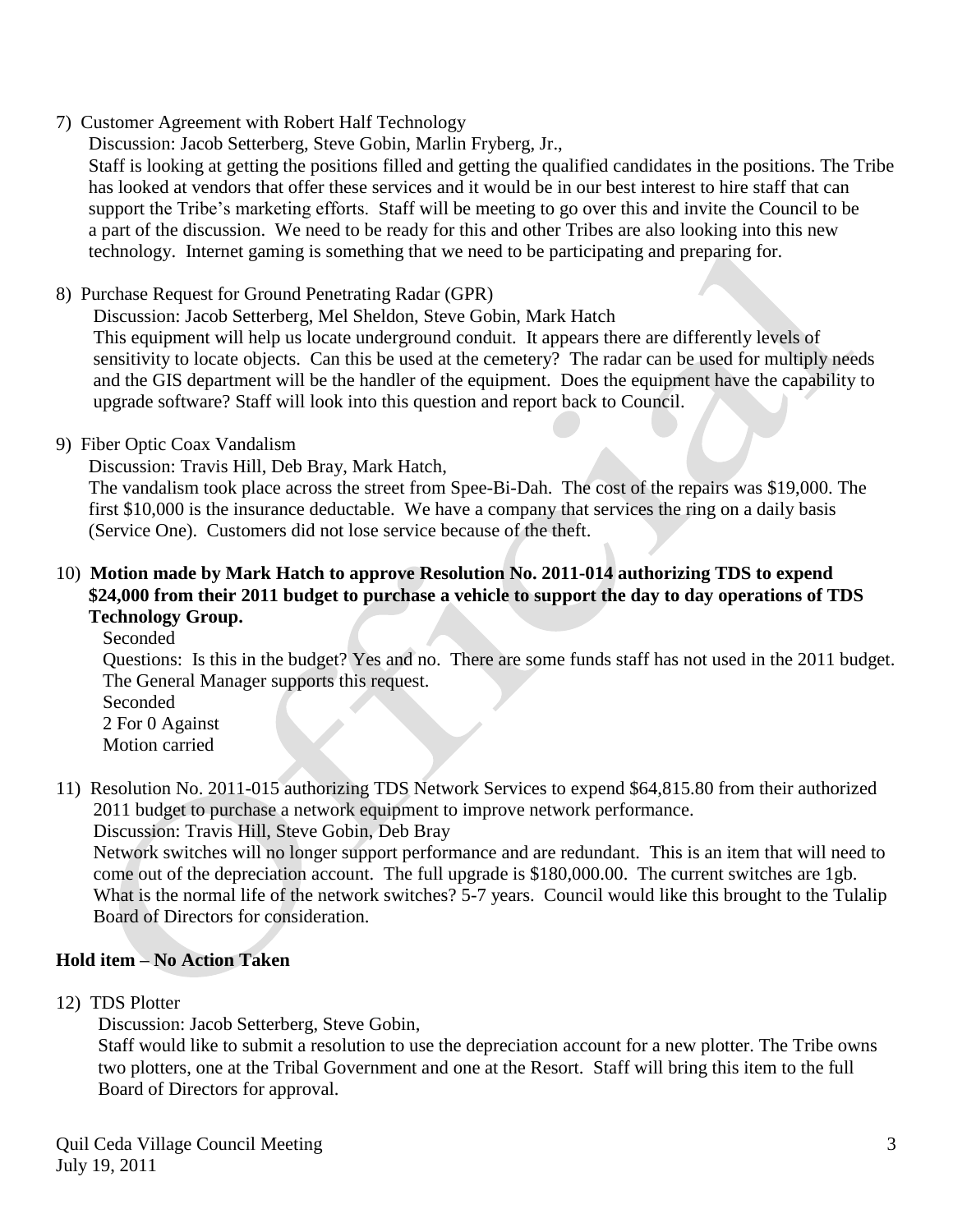### **Economic Development**

13) **Motion made by Mark Hatch to approve Resolution No. 2011-013 appointing Teresa Meece, Marketing Manager as the public relations point of contact for the Tulalip Cabela's Project.** Seconded

 Questions: Is this consistent with what QCV does with all vendors? Yes. 2 For 0 Against Motion carried

### **Travel Report**

- 14) Out of State Travel for May
	- Deborah Parker, US Dept of Energy Tribal Summit, Washington D.C. \$2,347.80
	- Dory Roanhorse, US Dept of Energy Tribal Summit, Washington D.C. \$2,324.91
	- Howard Brown, FCC-Native Nations Broadband Task Force, Washington D.C. \$2,693.26

### **GM Contracts under \$50K**

15) No Contracts under \$50,000

## **Budgets**

16) Budget Report

Discussion: Sarah Codiga, Steve Gobin, Leo Joinette

 Broadband loss increased. Liquor Store information is listed in the report. Staff is working on getting a new POS system in place. The gas station needs to be included in these reports. We are moving to a beta system for our fueling stations to prevent down time in the systems and loss prevention. The issues are being resolved. There may be satellite interference. The losses should be footnotes and the Tribe covers the losses with Tribal hard dollars.

## **Finance**

17) 1099 Audit

 Follow up from the IRS. The final report was sent. A corrective plan is in place. The issue with the 1099's to the appropriate vendors has been resolved. Quil Ceda Village was not fined. Staff is implementing new Standard Operating Procedures regarding this issue.

## **Closed Session – Enterprises**

18) Enterprise Audit

## **ADJOURN at 11:26 a.m.**